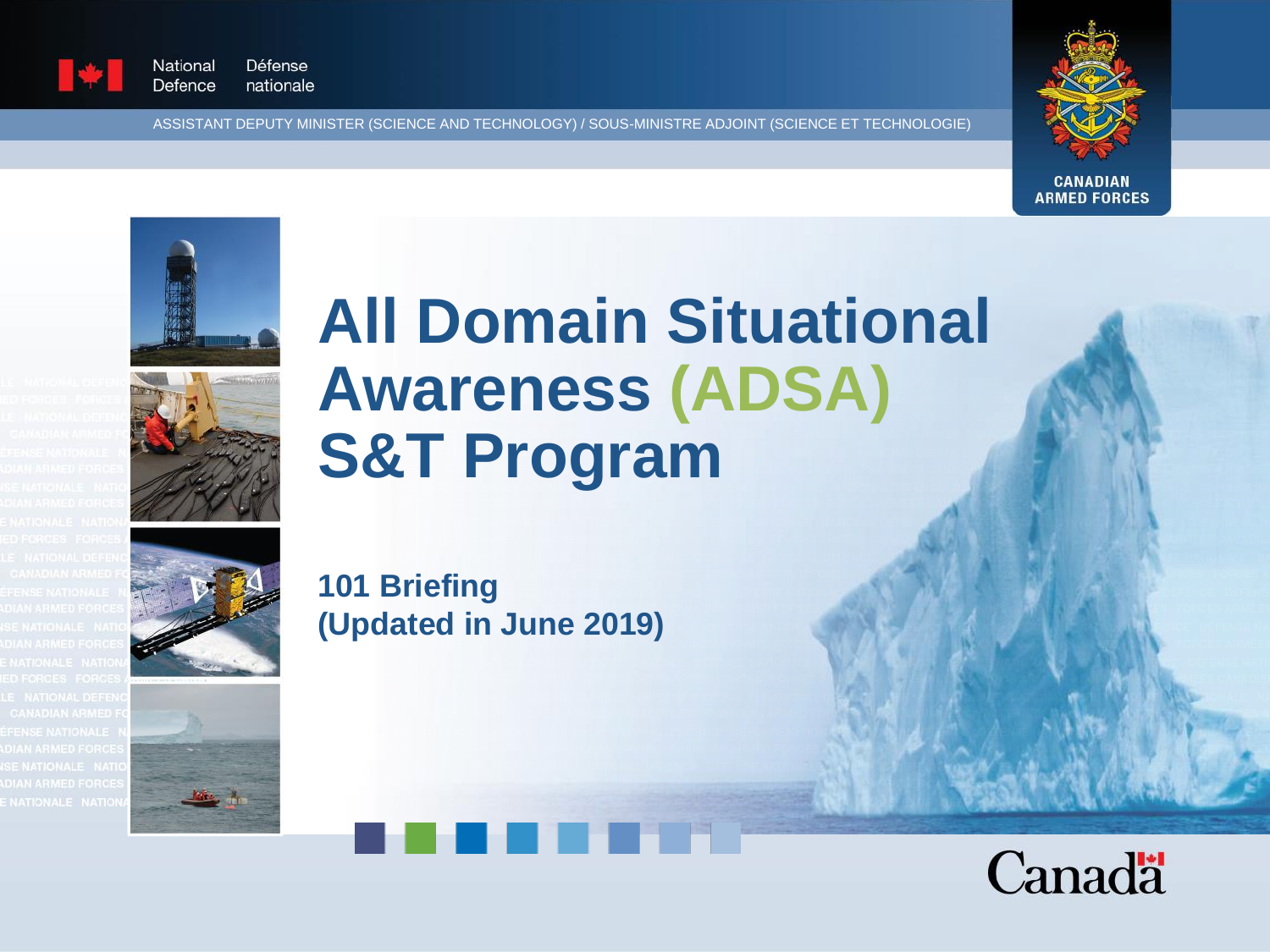

### **ADSA Drivers**

There are four drivers for an enhanced Research and Development (R&D) program in continental surveillance:

### • **Technology**

- **Broader range of threat weapons: long range, precision, stealth, hypersonic speed, drones.**
- **Environment**
	- **Unique and changing geophysical ocean conditions, particularly in the North.**

#### • **Theatre**

• **Greater accessibility to and economic activity in the North.**

#### • **Geopolitics**

• **Strategic messaging.**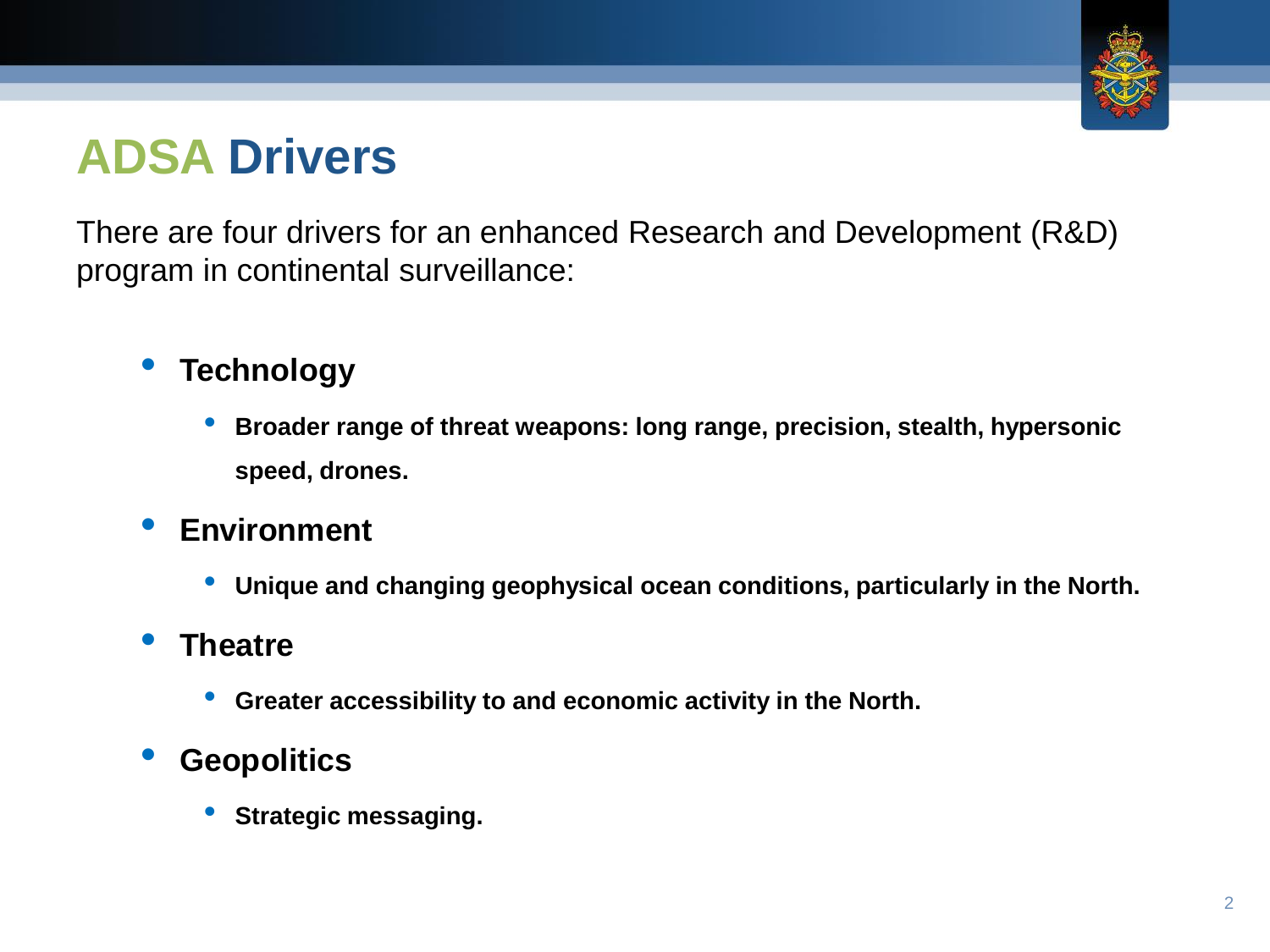

### **Departmental Strategic Guidance**

- \$133 million was allocated in 2015 by the Department of National Defence (DND) for a five-year S&T program to inform decisions on surveillance capabilities.
- Canada's Defence Policy *Strong, Secure, Engaged* (SSE) includes guidance on S&T surveillance programs:
	- Prioritize Arctic joint intelligence, surveillance and reconnaissance as a defence research and development priority to produce innovative solutions to surveillance challenges in the North. (Initiative 69);
	- Collaborate with the United States on the development of new technologies to improve Arctic surveillance and control, including the renewal of the North Warning System. (Initiative 109);
	- Modernize NORAD to meet existing challenges and evolving threats to North America, taking into account the full range of threats. (Initiative 111)

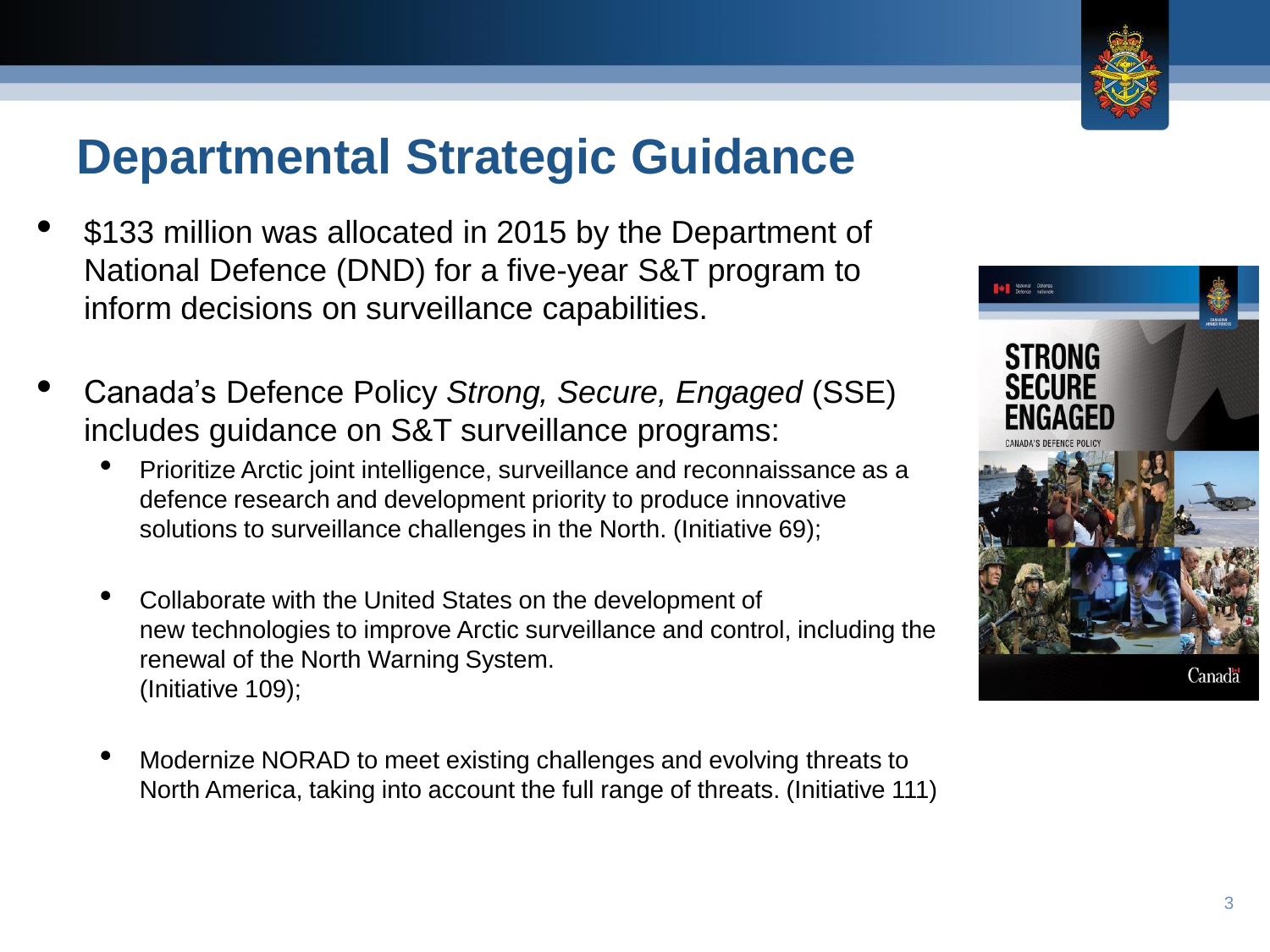

### **ADSA Program**

- Analyze requirements with DND/CAF and North American Aerospace Defense (NORAD) Command stakeholders;
- Work with partners to address emerging threats in an evolving geopolitical environment;
- Access innovation and capacity within Industry and Academia to deliver on DND/CAF requirements;
- Conduct research and development projects to reduce the risk of unproven technologies;
- Deliver advice to senior decision leaders of DND/CAF. **Step 1 Step 2 Step 3**

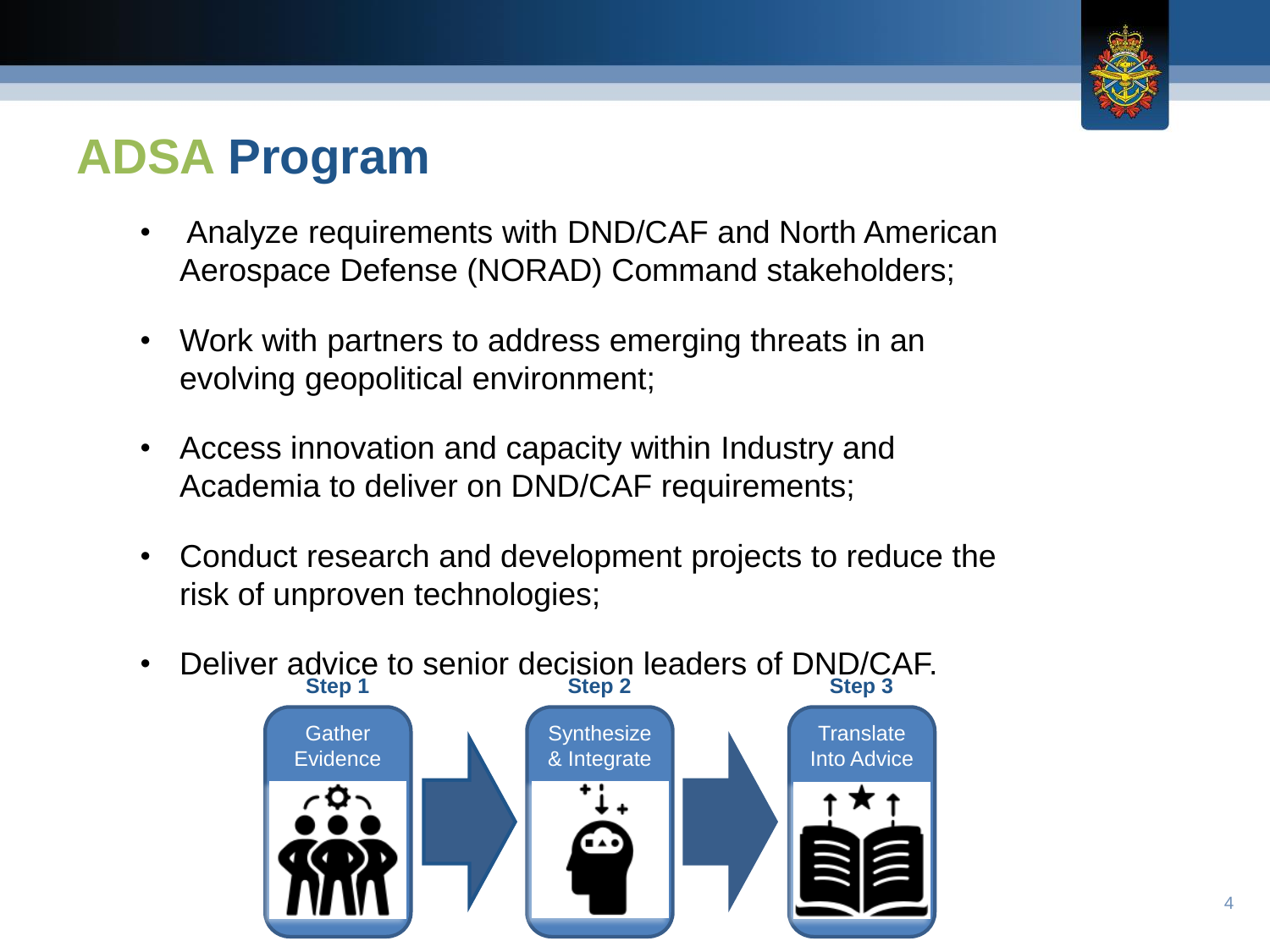

### **ADSA Program – Four lines of operation**

- 1. Awareness of traffic in Canada's airspace;
- 2. Awareness of maritime traffic in Canadian approaches and Arctic shore regions;
- 3. Awareness of sub-surface activity on approaches to Canada or in the North; and
- 4. Analysis of sensor mixes and information integration for domain awareness to detect threats beyond the threshold of current systems.

**HIGH LEVEL DELIVERABLES INCLUDE ANALYSIS OF:**

- **current and future threats**
- **the performance and viability of surveillance technologies and techniques and methodologies**

#### **HIGH LEVEL DELIVERABLES INCLUDE:**

- **the contribution of current, near term and future sensors and information**
- **potential sensor mixes**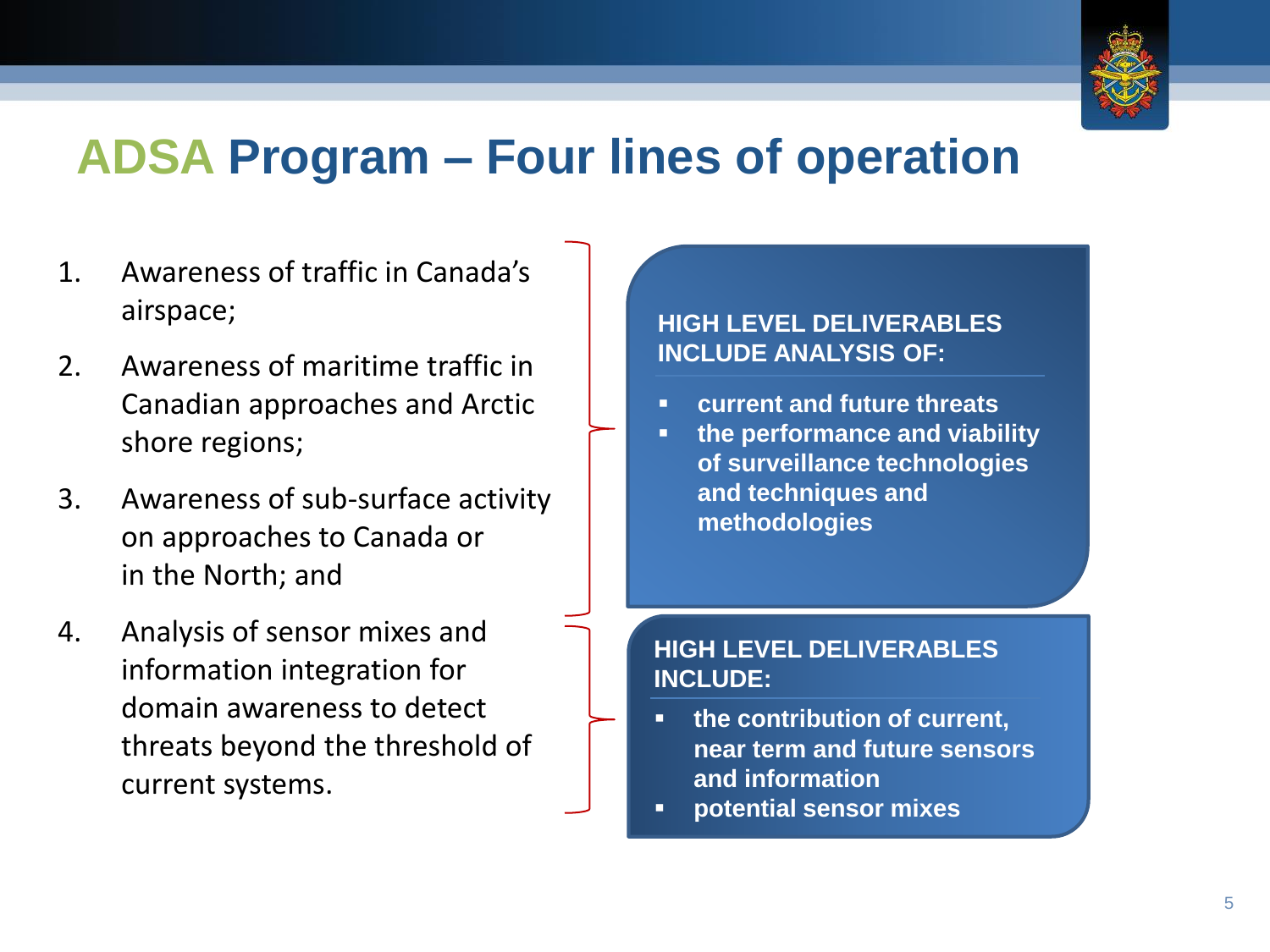

# **ADSA – Projects**

**ADSA S&T PROJECTS CURRENTLY RECEIVING FUNDING TO PROVIDE ADVICE/SOLUTIONS:**

- **Polar Over the Horizon Radar (OTHR)**
	- o Long range radar in the Arctic
- **Compress the Tasking, Collection, Processing, Exploitation and Dissemination (TCPED) cycle** 
	- o Facilitates the decision making cycle
- **Canadian Arctic Underwater Sentinel Experimentation (CAUSE)**
	- o Improves underwater surveillance
- **Threat, Requirement and Gap (TRG) Analysis**
	- o Provides understanding of the security challenges in Canada, particularly in the Arctic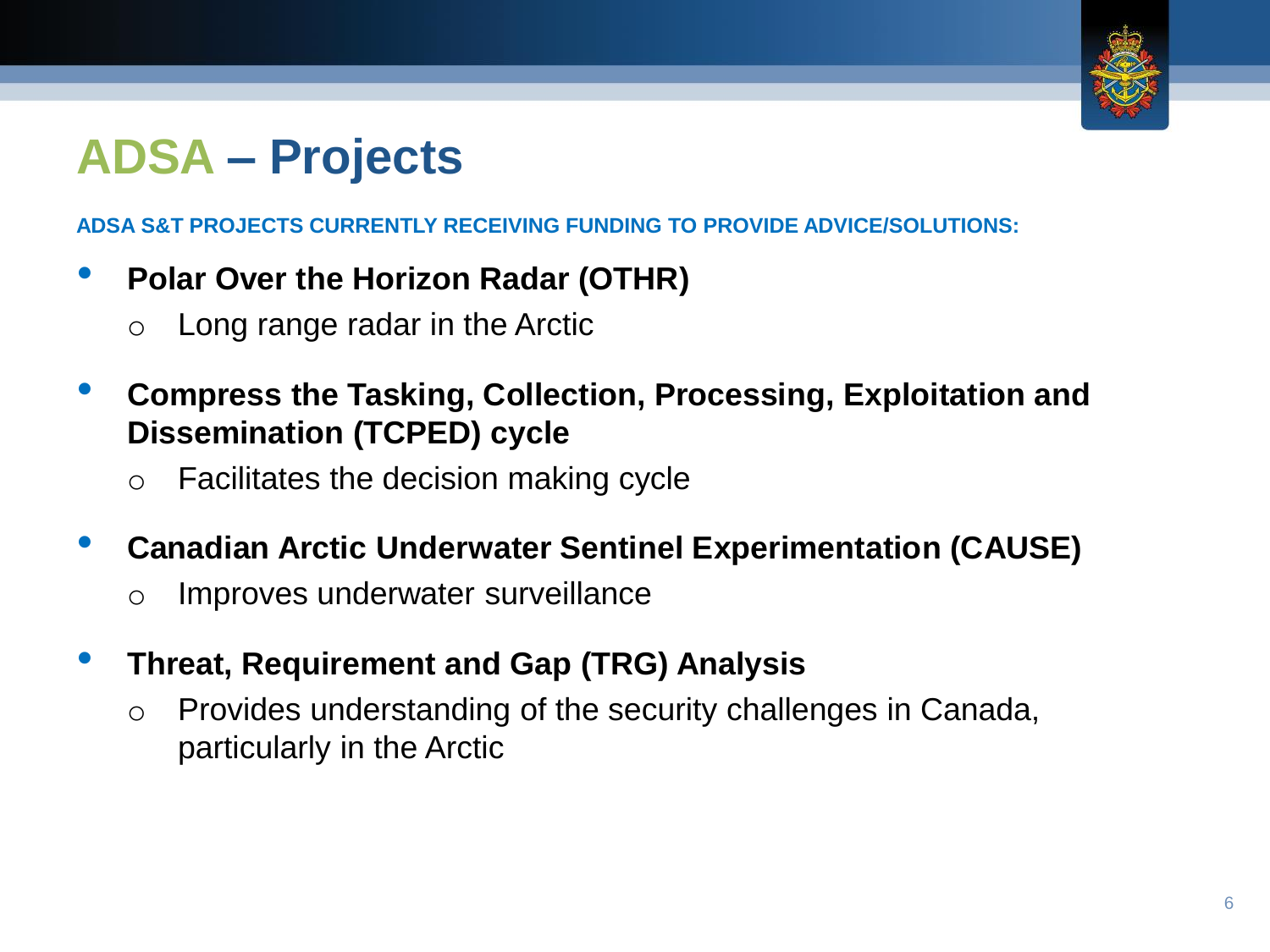

### **OTHR Project Overview**

#### • **Objectives:**

- $\circ$  To assess the possibility of OTHR as an option for surveillance of the North in addition to the current North Warning System (NWS) and NORAD capability.
- o To develop technology and signal processing techniques to characterize and address the challenges encountered from Aurora Borealis.

### • **Deliverables:**

 $\circ$  Tools and advice for improved effectiveness and greater situational



awareness through integrated intelligence, surveillance and reconnaissance (ISR) capabilities, including networked sensors with a shared operational picture.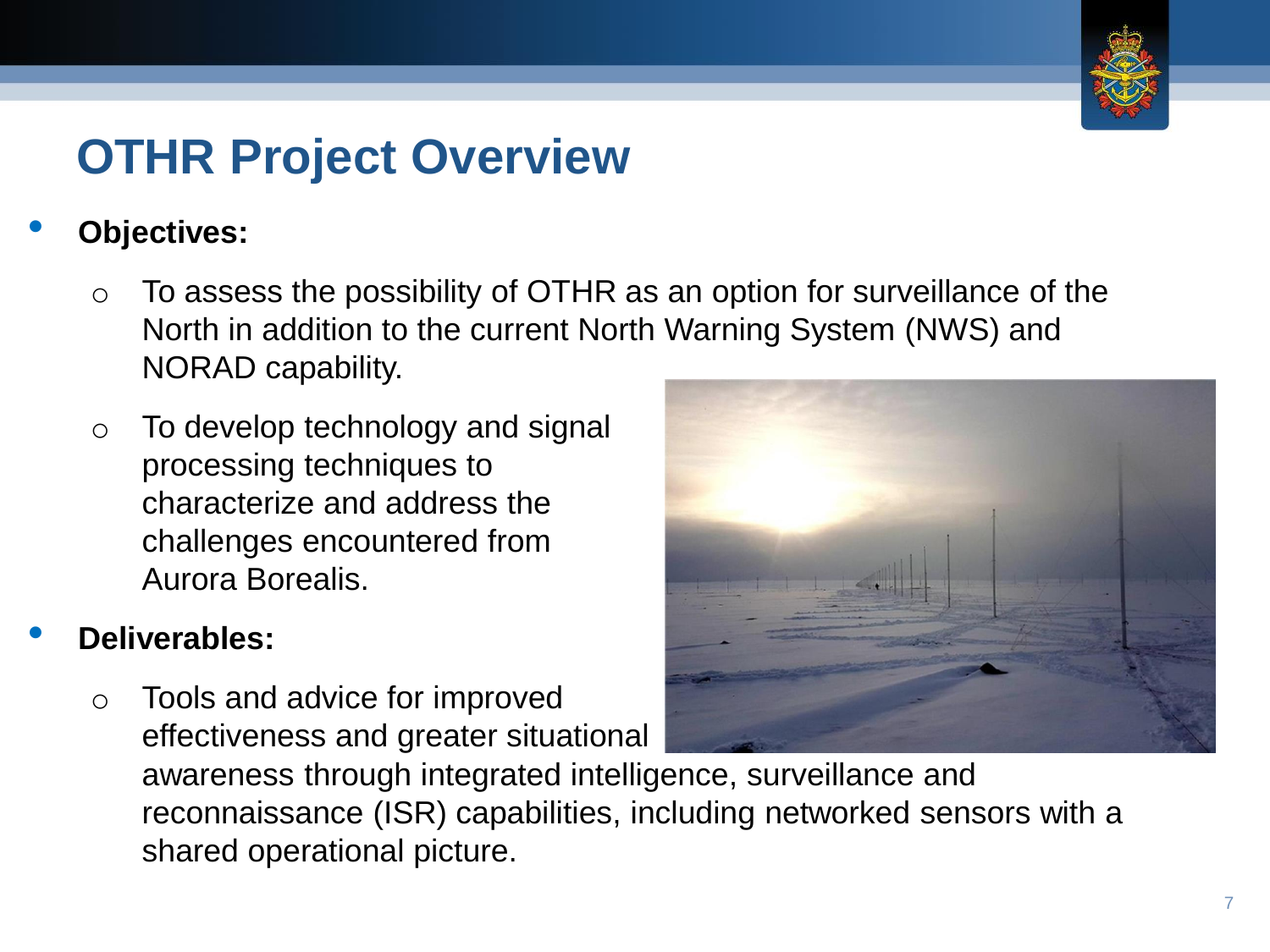

### **TCPED Project Overview**

#### • **Objectives:**

- o To compress the TCPED intelligence cycle for RADARSAT Constellation Mission (RCM) follow-on missions to:
	- Increase the usefulness for maritime domain awareness, Arctic surveillance and other geospatial intelligence;
	- Allow cueing of other satellites;
	- Increase use of data by Allies;
	- Strengthen Canada's specialized role in space-based radar;
	- Conduct wide area maritime surveillance and detection.



• **Delivered through Defence Innovation Research Program (DIRP) calls to Industry/Academia (50% funded by bidder).** <sup>8</sup>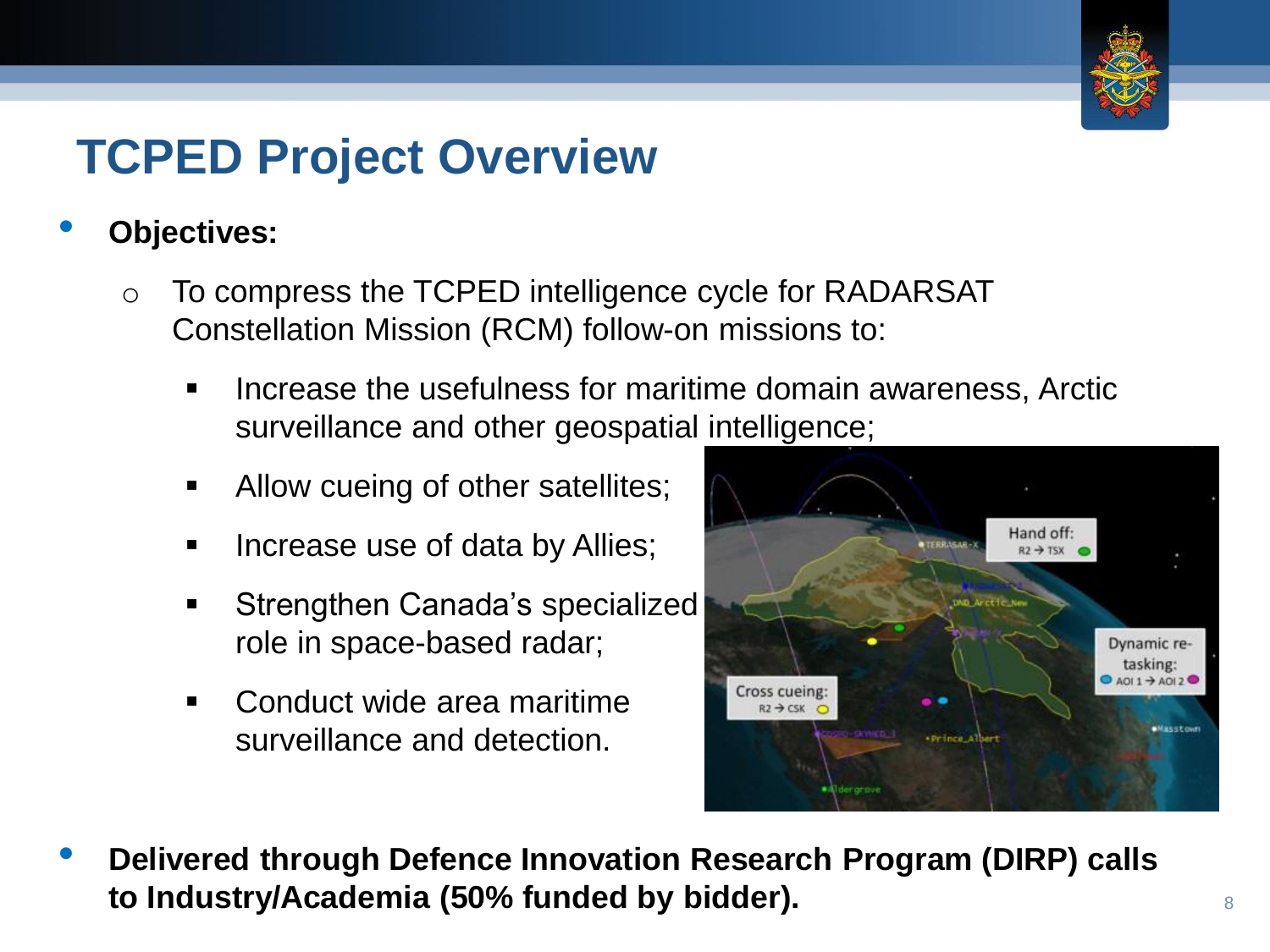#### 9

# **CAUSE Project Overview**

### • **Objectives:**

- o Investigate and demonstrate sensor systems for wide-area underwater and under-ice surveillance in the Arctic (includes the Arctic Basin and Canadian Archipelago).
- o Study various technologies for long range underwater surveillance, such as types of arrays, acoustic sound sources for surveillance and underwater communications, and the viability of a long range unmanned underwater vehicle.

### • **Deliverables:**

o Technology demonstrations and advice on underwater/under-ice surveillance technologies and methodologies.





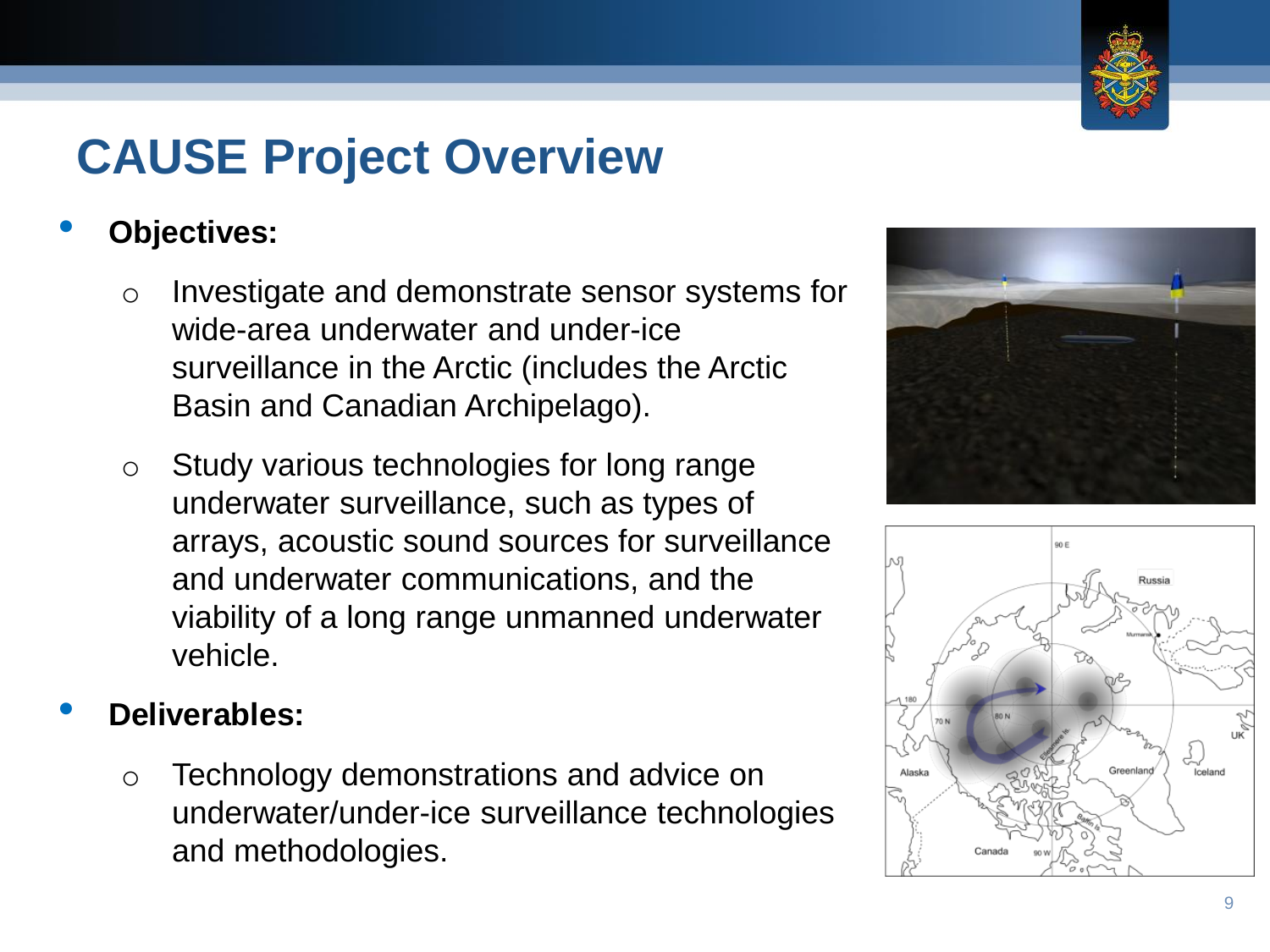

### **TRG Analysis Project Overview**

- **Objectives:** 
	- o Assess all domain threats in the Canadian Arctic and relevant approaches;
	- o Analyze surveillance requirements in support of the CAF and NORAD;
	- o Compare selected technology options against these requirements; and
	- o Analyze Arctic/ISR capability gaps in support of the DND and CAF.

| Strategic<br>Analysis<br>and<br>Threat<br>Model | <b>AIR</b><br>Requirements              | Technology<br>Survey        | Model and<br><b>Gap Analysis</b> | Integrated<br>Employment<br>Concept |
|-------------------------------------------------|-----------------------------------------|-----------------------------|----------------------------------|-------------------------------------|
|                                                 | <b>MARITIME SURFACE</b><br>Requirements | <b>Technology</b><br>Survey | Model and<br><b>Gap Analysis</b> |                                     |
|                                                 | <b>UNDERWATER</b><br>Requirements       | <b>Technology</b><br>Survey | Model and<br><b>Gap Analysis</b> |                                     |
| <b>Citent Engagement</b>                        |                                         |                             |                                  |                                     |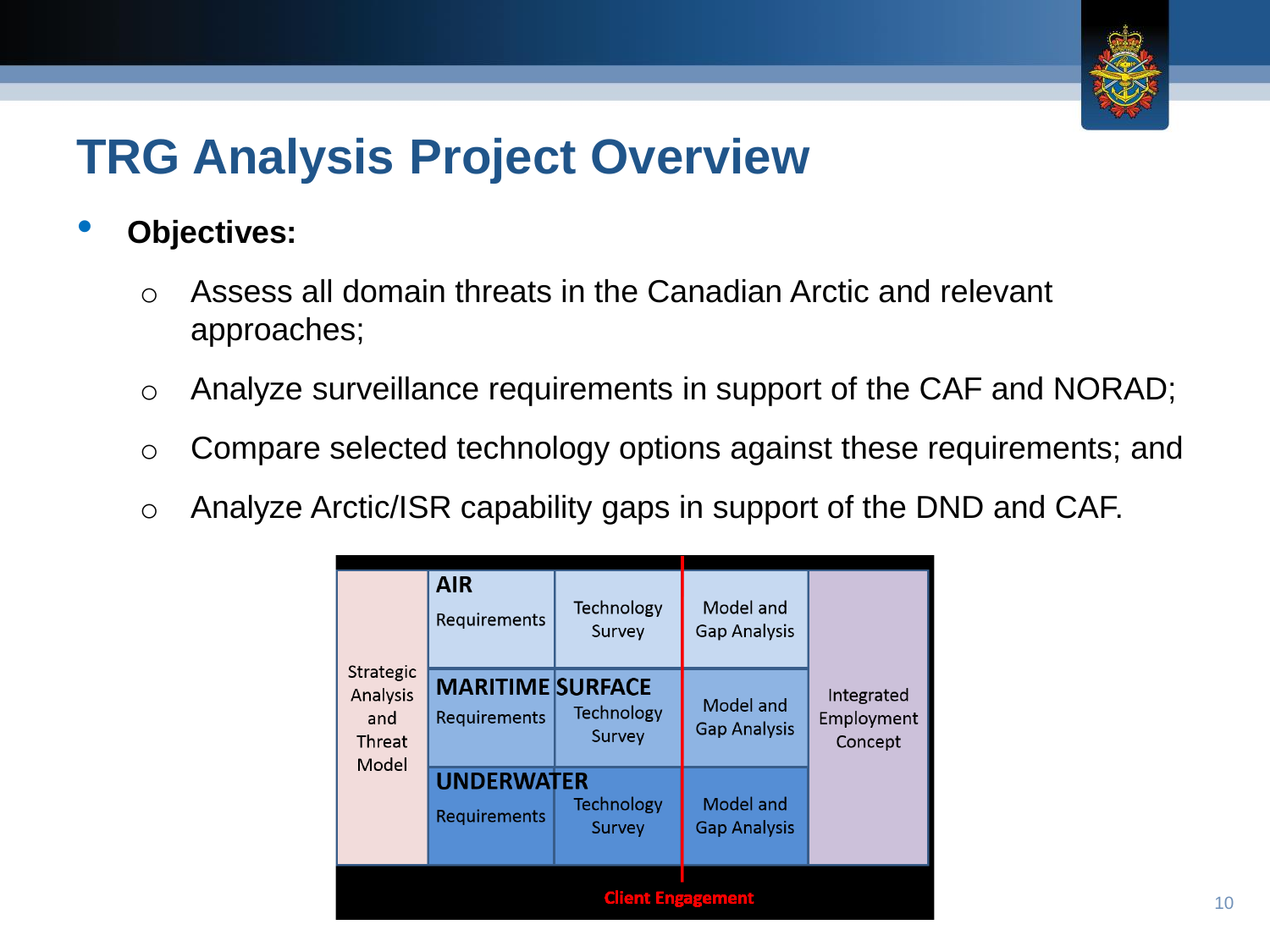

## **Progress Update**

- The ADSA S&T Program is progressing well.
	- All of the major contracts with industry and academia are in place to deliver innovation addressing surveillance challenges in the North.
- Preliminary results are being received and a team is prepared to synthesize and integrate the information in order to formulate advice.
- Working with the US, ADSA is also contributing to the first-ever bi-national study of innovative technological solutions for airspace surveillance.
- These S&T contributions will inform dialogue within DND and Government on future acquisition projects for broader North American Defence capabilities including, but not limited to, the renewal of the North Warning System capability.